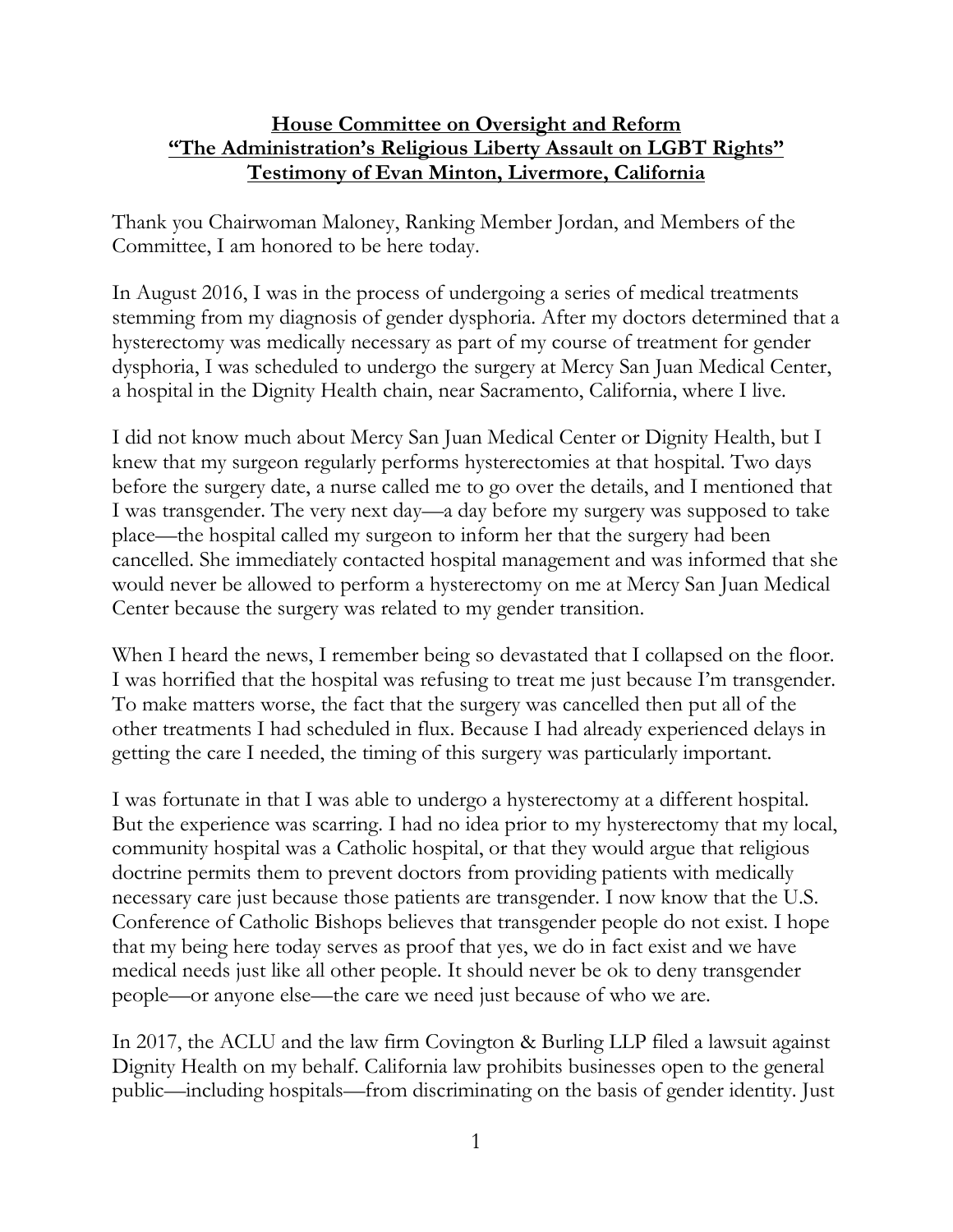last fall, a California Court of Appeal agreed with me that I suffered discrimination when the hospital cancelled my surgery. The court also said that Dignity Health does not have a religious freedom right to violate California's nondiscrimination law.

While my case has been pending in the courts, the Trump Administration weighed in. In January 2018—less than a year after I filed my case—the U.S. Department of Health and Human Services issued a proposed rule, titled "Protecting Statutory Conscience Rights in Health Care." As opposed to working to protect patients and expand access to healthcare, the entire purpose of the Refusal of Care Rule is to support religious people and entities in limiting the care they provide to patients. In the Rule, three court cases were mentioned as a reason the rule was necessary—mine was one of them.

The fact that the Trump Administration singled me out—my name is now in the Federal Register—truly knocked me down for about nine months. When I try to explain this to people, some folks think I should see this as a badge of honor; that I must be doing something right if the Trump Administration is coming after me personally. But it does not feel that way to me. I have just felt like it is a heavy load and it is emotionally draining and pressure filled. And I still feel that way today.

This is also my experience in trying to access healthcare, now that I know my local hospital—and close to 1 in 6 hospitals that are Catholic in California and around the country—will refuse to provide care to transgender people. For example:

- Soon after I received my phalloplasty, I had an issue with a catheter that wouldn't stay in place. I went to an urgent care facility and was told they couldn't treat me and that I should go across the parking lot to the emergency room—at a Dignity Health Catholic hospital. I refused to do that, and instead insisted that my surgeon talk me through cutting the catheter out myself, which I did in a public restroom while he gave me directions on speaker phone.
- More recently, the trauma I had experienced when Dignity Health turned me away compounded my experience of another health crisis. A pharmacy gave me the wrong dose of medication—instead of 5 pills of 25mg each, the pharmacist gave me 5 pills of 125mg each. I was staying at my parents' house, and when they found me unable to walk and having difficulty speaking, they rushed me to the emergency room. My parents identified the closest emergency room as Mercy San Juan Medical Center and were driving there, but even in my drugged and terrified state I insisted that they take me to a different emergency room, further away. I am not comfortable receiving care at a health care facility whose